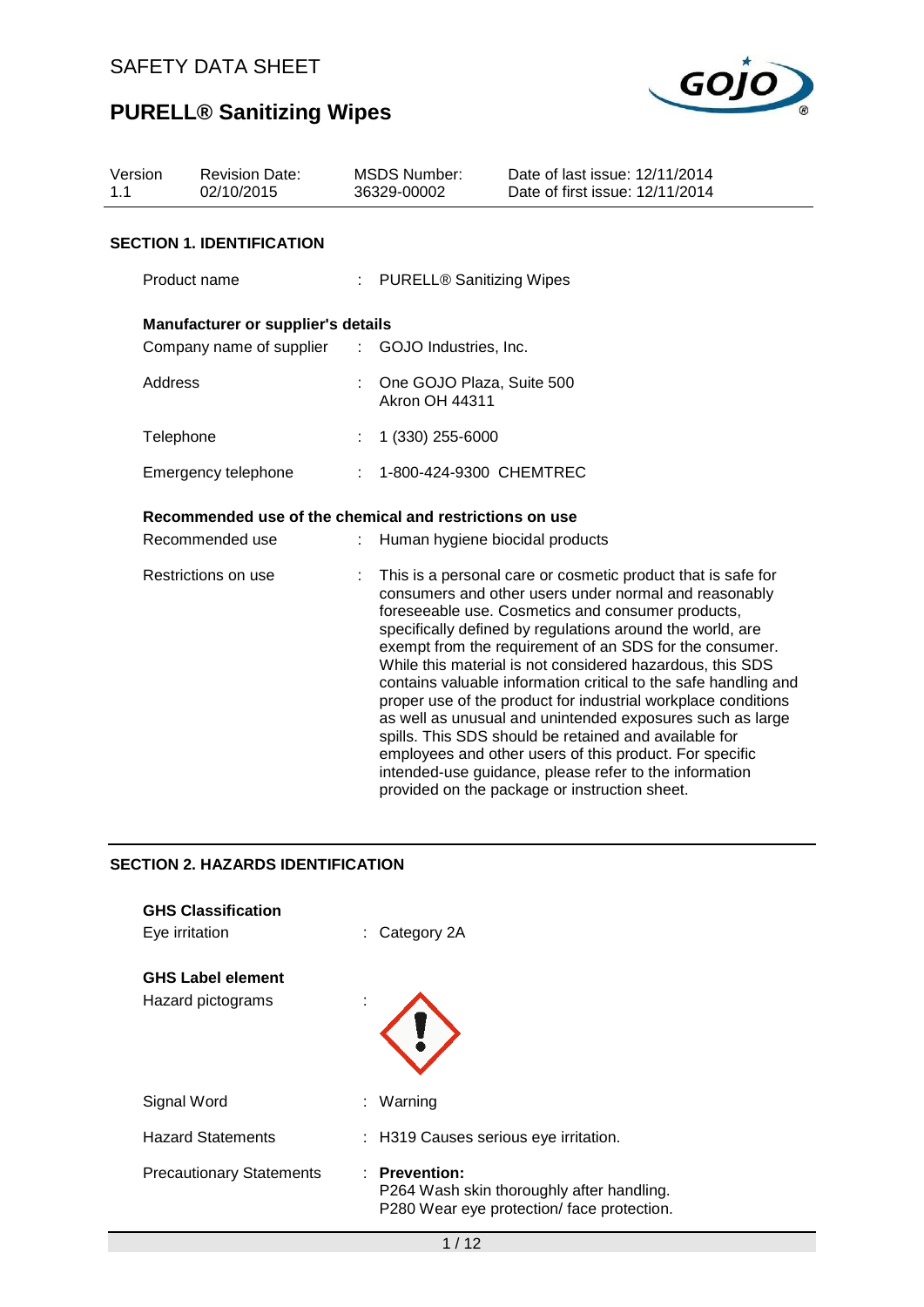

| Version<br>1.1 | <b>Revision Date:</b><br>02/10/2015                      | MSDS Number:<br>36329-00002                               | Date of last issue: 12/11/2014<br>Date of first issue: 12/11/2014 |                                                                                                                                                                                              |  |
|----------------|----------------------------------------------------------|-----------------------------------------------------------|-------------------------------------------------------------------|----------------------------------------------------------------------------------------------------------------------------------------------------------------------------------------------|--|
|                |                                                          | <b>Response:</b><br>to do. Continue rinsing.<br>attention |                                                                   | P305 + P351 + P338 IF IN EYES: Rinse cautiously with water<br>for several minutes. Remove contact lenses, if present and easy<br>P337 + P313 If eye irritation persists: Get medical advice/ |  |
|                | <b>Other hazards</b>                                     |                                                           |                                                                   |                                                                                                                                                                                              |  |
|                | None known.                                              |                                                           |                                                                   |                                                                                                                                                                                              |  |
|                | <b>SECTION 3. COMPOSITION/INFORMATION ON INGREDIENTS</b> |                                                           |                                                                   |                                                                                                                                                                                              |  |
|                | Substance / Mixture                                      | : Mixture                                                 |                                                                   |                                                                                                                                                                                              |  |
|                | <b>Hazardous ingredients</b>                             |                                                           |                                                                   |                                                                                                                                                                                              |  |
|                | <b>Chemical Name</b>                                     |                                                           | CAS-No.                                                           | Concentration (%)                                                                                                                                                                            |  |
|                | Benzalkonium chloride                                    |                                                           | 8001-54-5                                                         | $>= 0.1 - 1$                                                                                                                                                                                 |  |
|                |                                                          |                                                           |                                                                   |                                                                                                                                                                                              |  |
|                | <b>SECTION 4. FIRST AID MEASURES</b>                     |                                                           |                                                                   |                                                                                                                                                                                              |  |

| General advice                                                    | : In the case of accident or if you feel unwell, seek medical<br>advice immediately.<br>When symptoms persist or in all cases of doubt seek medical<br>advice.          |
|-------------------------------------------------------------------|-------------------------------------------------------------------------------------------------------------------------------------------------------------------------|
| If inhaled                                                        | : If inhaled, remove to fresh air.<br>Get medical attention if symptoms occur.                                                                                          |
| In case of skin contact                                           | : Wash with water and soap as a precaution.<br>Get medical attention if symptoms occur.                                                                                 |
| In case of eye contact                                            | : In case of contact, immediately flush eyes with plenty of water<br>for at least 15 minutes.<br>If easy to do, remove contact lens, if worn.<br>Get medical attention. |
| If swallowed                                                      | : If swallowed, DO NOT induce vomiting.<br>Get medical attention if symptoms occur.<br>Rinse mouth thoroughly with water.                                               |
| Most important symptoms<br>and effects, both acute and<br>delayed | : Causes serious eye irritation.                                                                                                                                        |
| Protection of first-aiders                                        | : First Aid responders should pay attention to self-protection,<br>and use the recommended personal protective equipment<br>when the potential for exposure exists.     |
| Notes to physician                                                | Treat symptomatically and supportively.                                                                                                                                 |

#### **SECTION 5. FIRE-FIGHTING MEASURES**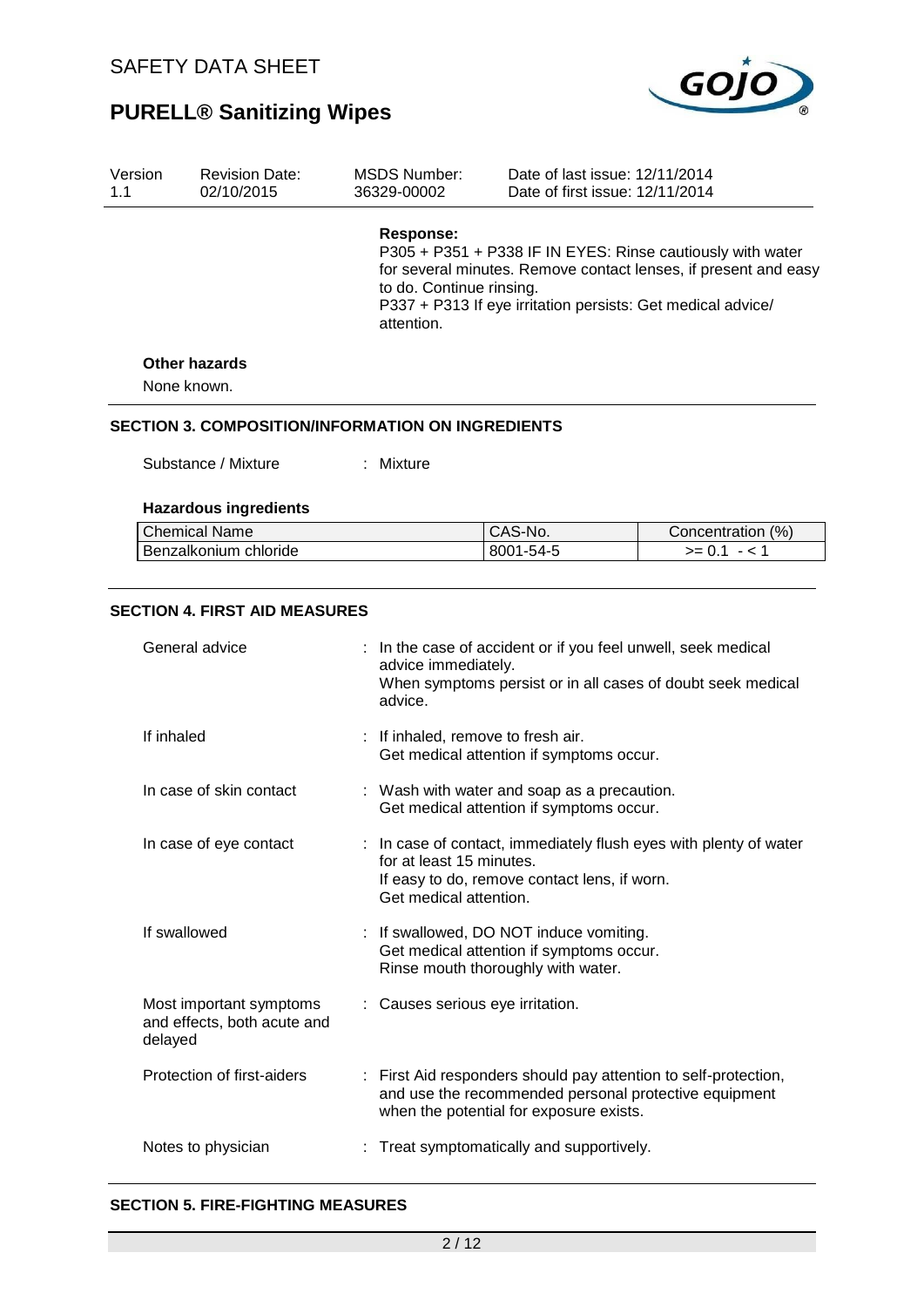

| Version<br>1.1 |                              | <b>Revision Date:</b><br>02/10/2015 | <b>MSDS Number:</b><br>36329-00002                                              | Date of last issue: 12/11/2014<br>Date of first issue: 12/11/2014                                                                                                                                                              |
|----------------|------------------------------|-------------------------------------|---------------------------------------------------------------------------------|--------------------------------------------------------------------------------------------------------------------------------------------------------------------------------------------------------------------------------|
|                | Suitable extinguishing media |                                     | : Water spray<br>Alcohol-resistant foam<br>Dry chemical<br>Carbon dioxide (CO2) |                                                                                                                                                                                                                                |
|                | media                        | Unsuitable extinguishing            | : None known.                                                                   |                                                                                                                                                                                                                                |
|                | fighting                     | Specific hazards during fire        |                                                                                 | : Exposure to combustion products may be a hazard to health.                                                                                                                                                                   |
|                | ucts                         |                                     |                                                                                 | Hazardous combustion prod- : No hazardous combustion products are known                                                                                                                                                        |
|                | methods                      | Specific extinguishing              | SO.<br>Evacuate area.                                                           | : Use extinguishing measures that are appropriate to local<br>circumstances and the surrounding environment.<br>Use water spray to cool unopened containers.<br>Remove undamaged containers from fire area if it is safe to do |
|                | for fire-fighters            | Special protective equipment        | Use personal protective equipment.                                              | In the event of fire, wear self-contained breathing apparatus.                                                                                                                                                                 |

#### **SECTION 6. ACCIDENTAL RELEASE MEASURES**

| Personal precautions,<br>protective equipment and<br>emergency procedures | : Use personal protective equipment.<br>Follow safe handling advice and personal protective<br>equipment recommendations.                                                                                                                                                                                                                                                                                                                                                                                                                                                                                                                                           |
|---------------------------------------------------------------------------|---------------------------------------------------------------------------------------------------------------------------------------------------------------------------------------------------------------------------------------------------------------------------------------------------------------------------------------------------------------------------------------------------------------------------------------------------------------------------------------------------------------------------------------------------------------------------------------------------------------------------------------------------------------------|
| Environmental precautions                                                 | : Discharge into the environment must be avoided.<br>Prevent further leakage or spillage if safe to do so.<br>Prevent spreading over a wide area (e.g. by containment or oil<br>barriers).<br>Retain and dispose of contaminated wash water.<br>Local authorities should be advised if significant spillages<br>cannot be contained.                                                                                                                                                                                                                                                                                                                                |
| Methods and materials for<br>containment and cleaning up                  | : Soak up with inert absorbent material.<br>For large spills, provide diking or other appropriate<br>containment to keep material from spreading. If diked material<br>can be pumped, store recovered material in appropriate<br>container.<br>Clean up remaining materials from spill with suitable<br>absorbent.<br>Local or national regulations may apply to releases and<br>disposal of this material, as well as those materials and items<br>employed in the cleanup of releases. You will need to<br>determine which regulations are applicable.<br>Sections 13 and 15 of this SDS provide information regarding<br>certain local or national requirements. |

#### **SECTION 7. HANDLING AND STORAGE**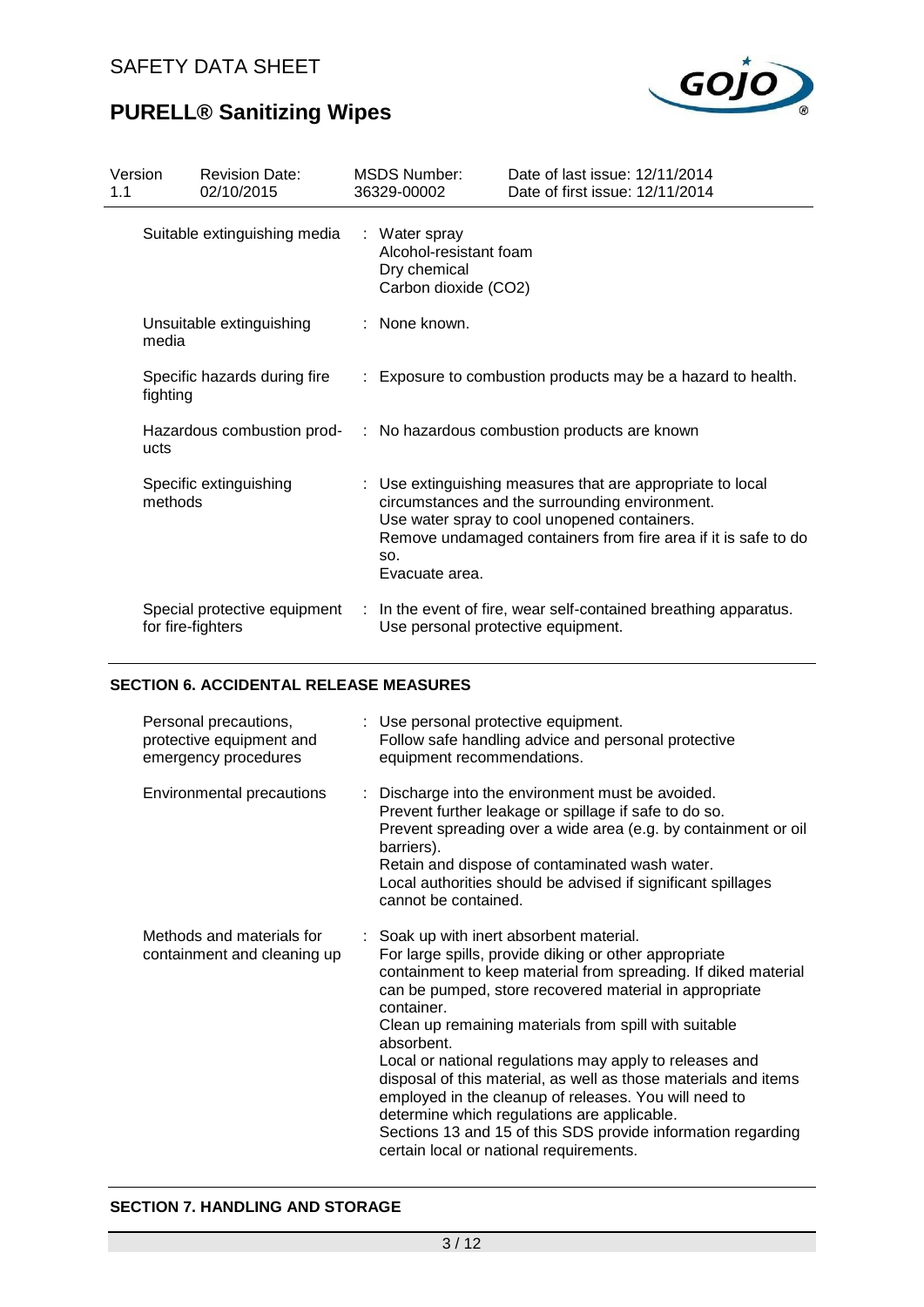

| Version<br>1.1          |  | <b>Revision Date:</b><br>02/10/2015                                                                         | MSDS Number:<br>36329-00002                                                                                                                                                      | Date of last issue: 12/11/2014<br>Date of first issue: 12/11/2014                  |
|-------------------------|--|-------------------------------------------------------------------------------------------------------------|----------------------------------------------------------------------------------------------------------------------------------------------------------------------------------|------------------------------------------------------------------------------------|
|                         |  | <b>Technical measures</b>                                                                                   |                                                                                                                                                                                  | : See Engineering measures under EXPOSURE<br>CONTROLS/PERSONAL PROTECTION section. |
|                         |  | Local/Total ventilation                                                                                     | : Use only with adequate ventilation.                                                                                                                                            |                                                                                    |
| Advice on safe handling |  | : Avoid inhalation of vapor or mist.<br>Do not swallow.<br>Do not get in eyes.<br>practice.<br>environment. | Avoid prolonged or repeated contact with skin.<br>Handle in accordance with good industrial hygiene and safety<br>Take care to prevent spills, waste and minimize release to the |                                                                                    |
|                         |  | Conditions for safe storage                                                                                 | : Keep in properly labeled containers.                                                                                                                                           | Store in accordance with the particular national regulations.                      |
| Materials to avoid      |  | Strong oxidizing agents                                                                                     | : Do not store with the following product types:                                                                                                                                 |                                                                                    |

### **SECTION 8. EXPOSURE CONTROLS/PERSONAL PROTECTION**

#### **Ingredients with workplace control parameters**

Contains no substances with occupational exposure limit values.

### **Hazardous components without workplace control parameters**

| Ingredients                   | CAS-No.                                                                                                                                                                                                                                                                                                                                                                                                         |
|-------------------------------|-----------------------------------------------------------------------------------------------------------------------------------------------------------------------------------------------------------------------------------------------------------------------------------------------------------------------------------------------------------------------------------------------------------------|
| Benzalkonium chloride         | 8001-54-5                                                                                                                                                                                                                                                                                                                                                                                                       |
| <b>Engineering measures</b>   | : Ensure adequate ventilation, especially in confined areas.<br>Minimize workplace exposure concentrations.                                                                                                                                                                                                                                                                                                     |
| Personal protective equipment |                                                                                                                                                                                                                                                                                                                                                                                                                 |
| Respiratory protection        | : No personal respiratory protective equipment normally<br>required.                                                                                                                                                                                                                                                                                                                                            |
| Hand protection               |                                                                                                                                                                                                                                                                                                                                                                                                                 |
| Material                      | : Impervious gloves                                                                                                                                                                                                                                                                                                                                                                                             |
| Remarks                       | : Choose gloves to protect hands against chemicals depending<br>on the concentration specific to place of work. Breakthrough<br>time is not determined for the product. Change gloves often!<br>For special applications, we recommend clarifying the<br>resistance to chemicals of the aforementioned protective<br>gloves with the glove manufacturer. Wash hands before<br>breaks and at the end of workday. |
| Eye protection                | : Wear the following personal protective equipment:<br>Safety goggles                                                                                                                                                                                                                                                                                                                                           |
| Skin and body protection      | : Select appropriate protective clothing based on chemical<br>resistance data and an assessment of the local exposure                                                                                                                                                                                                                                                                                           |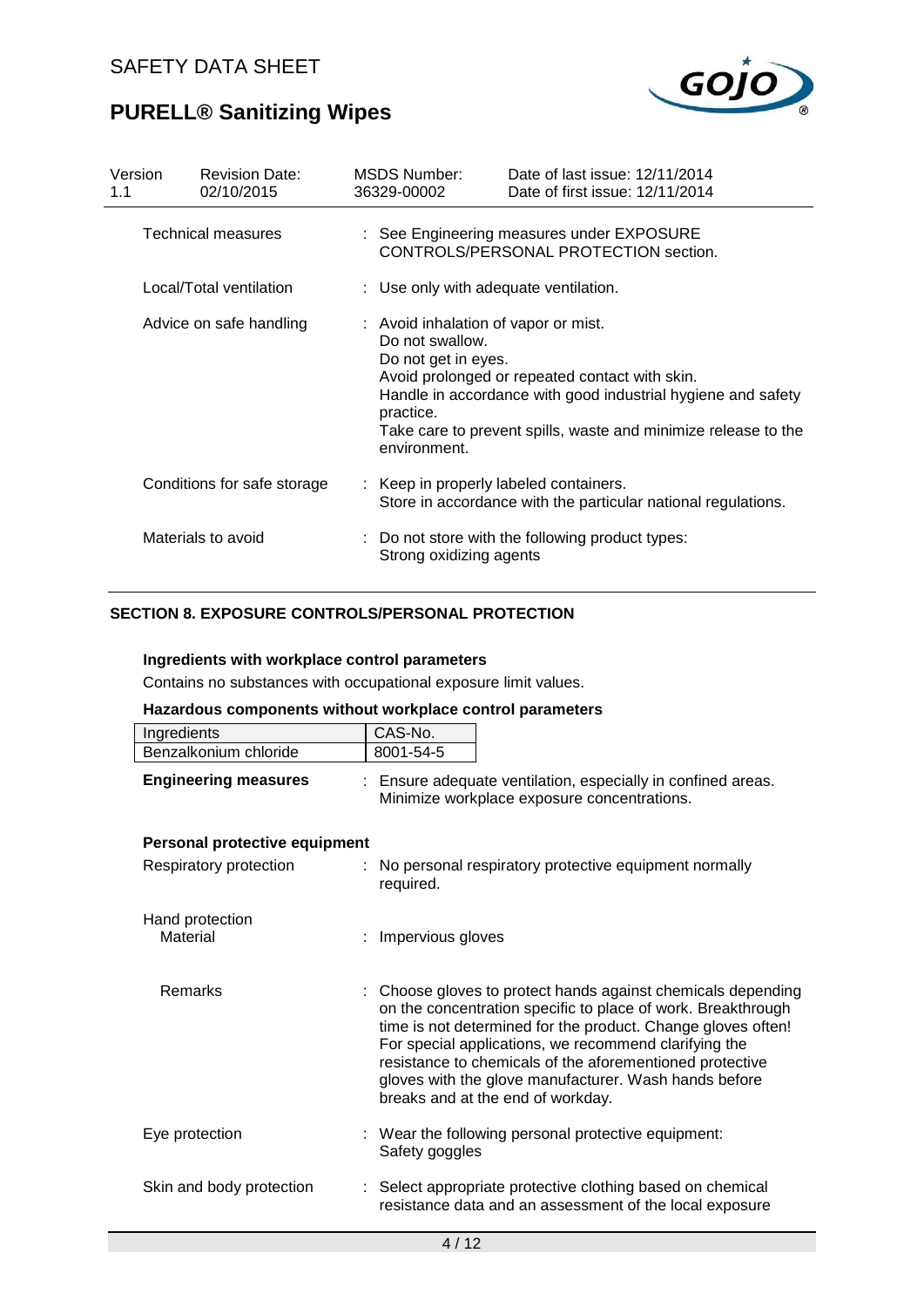

| Version<br>1.1 | <b>Revision Date:</b><br>02/10/2015                | <b>MSDS Number:</b><br>Date of last issue: 12/11/2014<br>36329-00002<br>Date of first issue: 12/11/2014                                                                                                                                                                                                        |
|----------------|----------------------------------------------------|----------------------------------------------------------------------------------------------------------------------------------------------------------------------------------------------------------------------------------------------------------------------------------------------------------------|
|                | Hygiene measures                                   | potential.<br>Skin contact must be avoided by using impervious protective<br>clothing (gloves, aprons, boots, etc).<br>: Ensure that eye flushing systems and safety showers are<br>located close to the working place.<br>When using do not eat, drink or smoke.<br>Wash contaminated clothing before re-use. |
|                | <b>SECTION 9. PHYSICAL AND CHEMICAL PROPERTIES</b> |                                                                                                                                                                                                                                                                                                                |
|                | Appearance                                         | : liquid                                                                                                                                                                                                                                                                                                       |
|                | Color                                              | : clear, Colorless to pale yellow                                                                                                                                                                                                                                                                              |
|                | Odor                                               | : citrus                                                                                                                                                                                                                                                                                                       |
|                | Odor Threshold                                     | : No data available                                                                                                                                                                                                                                                                                            |
|                | pH                                                 | $: 5.5 - 8.5$                                                                                                                                                                                                                                                                                                  |
|                | Melting point/freezing point                       | No data available                                                                                                                                                                                                                                                                                              |
|                | Initial boiling point and boiling<br>range         | $: 99^{\circ}$ C                                                                                                                                                                                                                                                                                               |
|                | Flash point                                        | >100 °C                                                                                                                                                                                                                                                                                                        |
|                | Evaporation rate                                   | No data available                                                                                                                                                                                                                                                                                              |
|                | Flammability (solid, gas)                          | : Not applicable                                                                                                                                                                                                                                                                                               |
|                | Upper explosion limit                              | : No data available                                                                                                                                                                                                                                                                                            |
|                | Lower explosion limit                              | : No data available                                                                                                                                                                                                                                                                                            |

Vapor pressure : No data available Relative vapor density : No data available

| Density                                    | : $1.0$ g/cm3                                               |
|--------------------------------------------|-------------------------------------------------------------|
| Solubility(ies)<br>Water solubility        | $:$ soluble                                                 |
| Partition coefficient: n-<br>octanol/water | $:$ Not applicable                                          |
| Autoignition temperature                   | : No data available                                         |
| Decomposition temperature                  | : The substance or mixture is not classified self-reactive. |
|                                            |                                                             |

Viscosity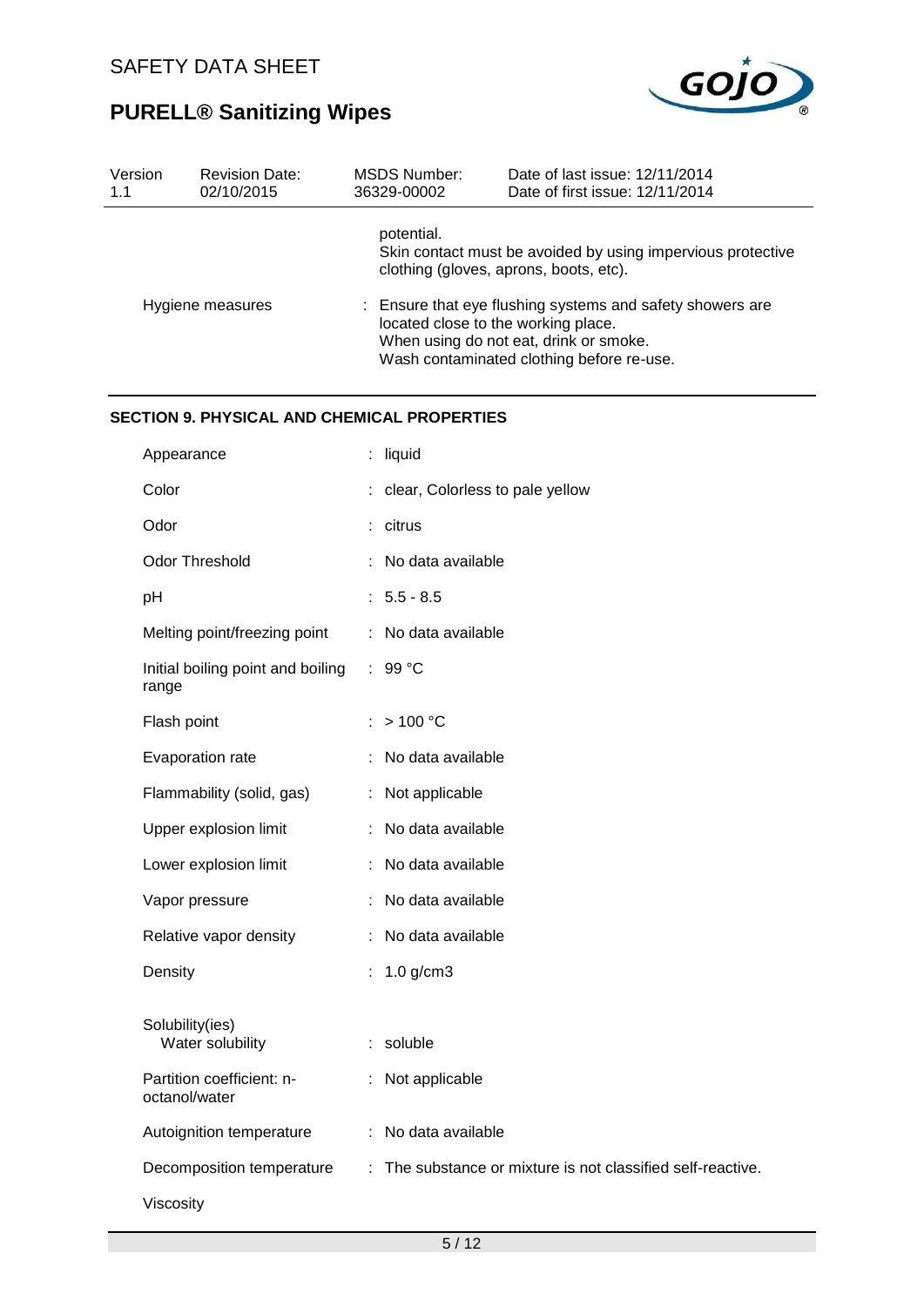

| Version<br>1.1              | <b>Revision Date:</b><br>02/10/2015 | MSDS Number:<br>36329-00002 | Date of last issue: 12/11/2014<br>Date of first issue: 12/11/2014 |
|-----------------------------|-------------------------------------|-----------------------------|-------------------------------------------------------------------|
|                             | Viscosity, kinematic                | : 75 mm2/s (25 °C)          |                                                                   |
| <b>Explosive properties</b> |                                     | : Not explosive             |                                                                   |
|                             | Oxidizing properties                |                             | : The substance or mixture is not classified as oxidizing.        |

### **SECTION 10. STABILITY AND REACTIVITY**

| Reactivity                              | : Not classified as a reactivity hazard.             |
|-----------------------------------------|------------------------------------------------------|
| Chemical stability                      | : Stable under normal conditions.                    |
| Possibility of hazardous reac-<br>tions | $\therefore$ Can react with strong oxidizing agents. |
| Conditions to avoid                     | : None known.                                        |
| Incompatible materials                  | $:$ Oxidizing agents                                 |
| Hazardous decomposition<br>products     | : No hazardous decomposition products are known.     |

## **SECTION 11. TOXICOLOGICAL INFORMATION**

| Information on likely routes of exposure<br>Inhalation<br>Skin contact<br>Ingestion<br>Eye contact |                                                                                                                                                                   |
|----------------------------------------------------------------------------------------------------|-------------------------------------------------------------------------------------------------------------------------------------------------------------------|
| <b>Acute toxicity</b><br>Not classified based on available information.                            |                                                                                                                                                                   |
| Product:                                                                                           |                                                                                                                                                                   |
| Acute inhalation toxicity                                                                          | : Acute toxicity estimate: $> 10$ mg/l<br>Exposure time: 4 h<br>Test atmosphere: dust/mist<br>Method: Calculation method                                          |
| Acute dermal toxicity                                                                              | : Acute toxicity estimate: $> 5,000$ mg/kg<br>Method: Calculation method                                                                                          |
| Ingredients:<br>Benzalkonium chloride:<br>Acute oral toxicity                                      | : LD50 (Rat): 344 mg/kg<br>Remarks: Based on data from similar materials                                                                                          |
| Acute inhalation toxicity                                                                          | : $LC50$ (Rat): 0.25 mg/l<br>Exposure time: 4 h<br>Test atmosphere: dust/mist<br>Method: OECD Test Guideline 403<br>Remarks: Based on data from similar materials |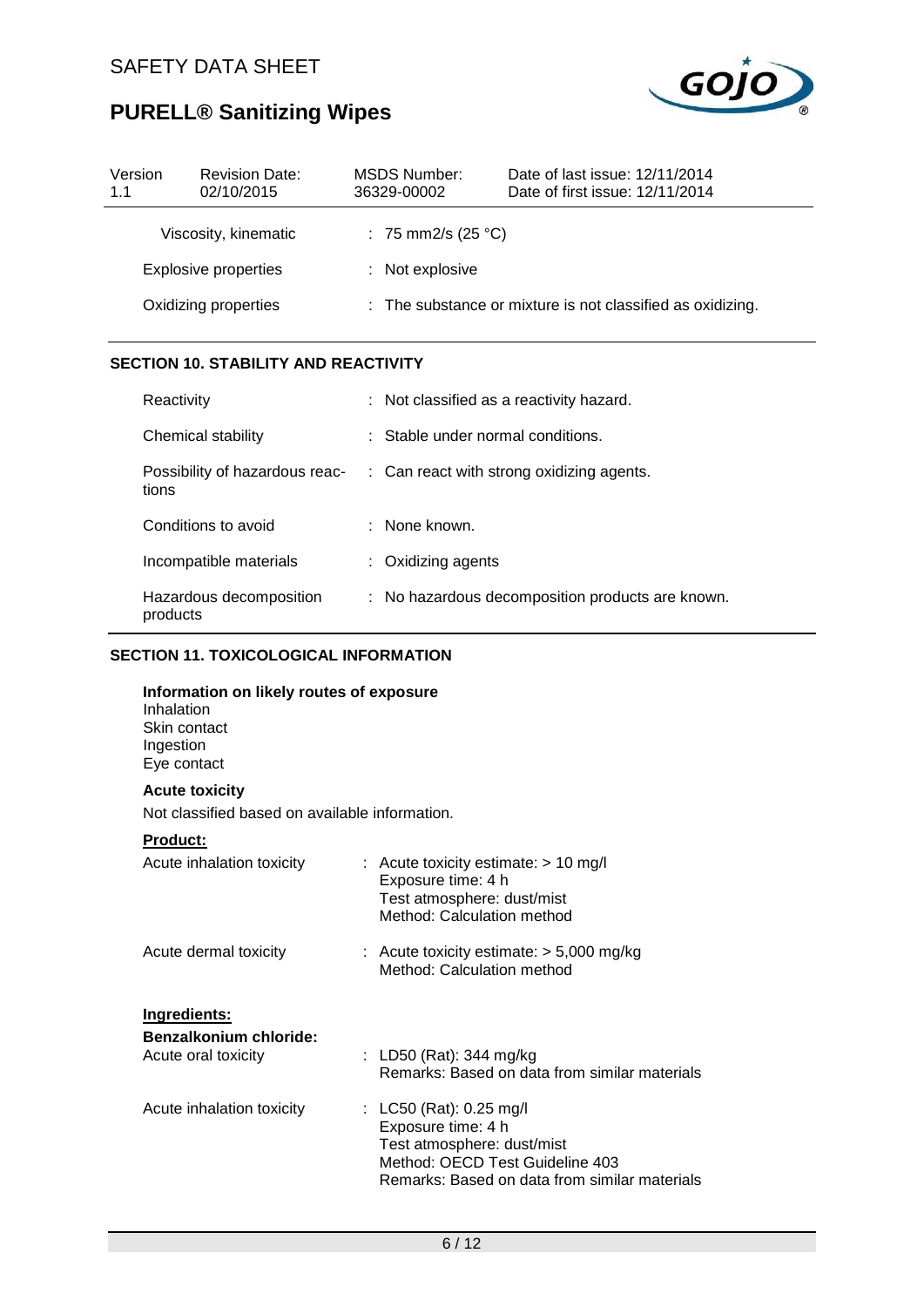

| Version<br>1.1 |                 | <b>Revision Date:</b><br>02/10/2015                                                                                                                                                                                                | <b>MSDS Number:</b><br>36329-00002                  | Date of last issue: 12/11/2014<br>Date of first issue: 12/11/2014 |
|----------------|-----------------|------------------------------------------------------------------------------------------------------------------------------------------------------------------------------------------------------------------------------------|-----------------------------------------------------|-------------------------------------------------------------------|
|                |                 | Acute dermal toxicity                                                                                                                                                                                                              | : LD50 (Rabbit): 3,412 mg/kg                        | Remarks: Based on data from similar materials                     |
|                | <b>Product:</b> | <b>Skin corrosion/irritation</b><br>Not classified based on available information.<br>Result: No skin irritation                                                                                                                   |                                                     |                                                                   |
|                | Ingredients:    | <b>Benzalkonium chloride:</b><br>Species: Rabbit<br>Result: Corrosive after 3 minutes to 1 hour of exposure<br>Remarks: Based on data from similar materials                                                                       |                                                     |                                                                   |
|                |                 | Serious eye damage/eye irritation                                                                                                                                                                                                  |                                                     |                                                                   |
|                |                 | Causes serious eye irritation.                                                                                                                                                                                                     |                                                     |                                                                   |
|                | <b>Product:</b> | Result: Irritation to eyes, reversing within 21 days                                                                                                                                                                               |                                                     |                                                                   |
|                | Ingredients:    | <b>Benzalkonium chloride:</b><br>Species: Rabbit<br>Result: Irreversible effects on the eye<br>Remarks: Based on data from similar materials                                                                                       |                                                     |                                                                   |
|                |                 | <b>Respiratory or skin sensitization</b><br>Skin sensitization: Not classified based on available information.<br>Respiratory sensitization: Not classified based on available information.                                        |                                                     |                                                                   |
|                | <b>Product:</b> | Assessment: Does not cause skin sensitization.                                                                                                                                                                                     |                                                     |                                                                   |
|                | Ingredients:    | <b>Benzalkonium chloride:</b><br><b>Test Type: Buehler Test</b><br>Routes of exposure: Skin contact<br>Species: Guinea pig<br>Method: OECD Test Guideline 406<br>Result: negative<br>Remarks: Based on data from similar materials |                                                     |                                                                   |
|                |                 | <b>Germ cell mutagenicity</b>                                                                                                                                                                                                      |                                                     |                                                                   |
|                |                 | Not classified based on available information.                                                                                                                                                                                     |                                                     |                                                                   |
|                | Ingredients:    |                                                                                                                                                                                                                                    |                                                     |                                                                   |
|                |                 | <b>Benzalkonium chloride:</b><br>Genotoxicity in vitro                                                                                                                                                                             | Method: OECD Test Guideline 471<br>Result: negative | : Test Type: Bacterial reverse mutation assay (AMES)              |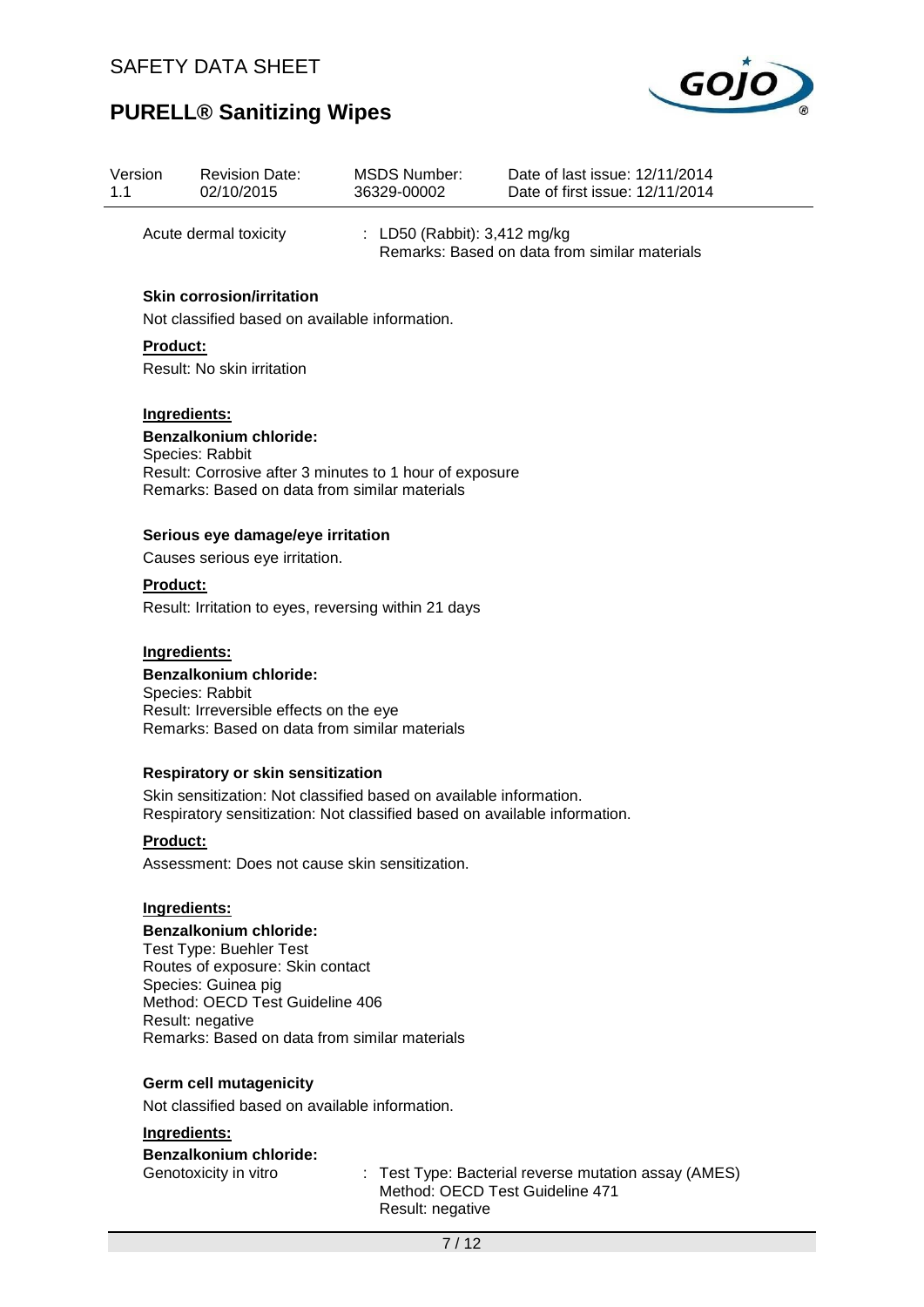

| Version<br>1.1 |              | <b>Revision Date:</b><br>02/10/2015                                                                                                                            |    | <b>MSDS Number:</b><br>36329-00002                                                                                                     | Date of last issue: 12/11/2014<br>Date of first issue: 12/11/2014                                                                    |
|----------------|--------------|----------------------------------------------------------------------------------------------------------------------------------------------------------------|----|----------------------------------------------------------------------------------------------------------------------------------------|--------------------------------------------------------------------------------------------------------------------------------------|
|                |              |                                                                                                                                                                |    |                                                                                                                                        | Remarks: Based on data from similar materials                                                                                        |
|                |              | Genotoxicity in vivo                                                                                                                                           |    | cytogenetic assay)<br>Species: Mouse<br>Application Route: Ingestion<br>Method: OECD Test Guideline 474<br>Result: negative            | Test Type: Mammalian erythrocyte micronucleus test (in vivo<br>Remarks: Based on data from similar materials                         |
|                |              | Carcinogenicity<br>Not classified based on available information.                                                                                              |    |                                                                                                                                        |                                                                                                                                      |
|                | Ingredients: | <b>Benzalkonium chloride:</b>                                                                                                                                  |    |                                                                                                                                        |                                                                                                                                      |
|                | Species: Rat | Application Route: Ingestion<br>Exposure time: 2 Years<br>Method: OECD Test Guideline 453<br>Result: negative<br>Remarks: Based on data from similar materials |    |                                                                                                                                        |                                                                                                                                      |
|                | <b>IARC</b>  |                                                                                                                                                                |    |                                                                                                                                        | No ingredient of this product present at levels greater than or                                                                      |
|                |              |                                                                                                                                                                |    | human carcinogen by IARC.                                                                                                              | equal to 0.1% is identified as probable, possible or confirmed                                                                       |
|                | <b>OSHA</b>  |                                                                                                                                                                |    | gen by OSHA.                                                                                                                           | No ingredient of this product present at levels greater than or<br>equal to 0.1% is identified as a carcinogen or potential carcino- |
|                | <b>NTP</b>   |                                                                                                                                                                |    | by NTP.                                                                                                                                | No ingredient of this product present at levels greater than or<br>equal to 0.1% is identified as a known or anticipated carcinogen  |
|                |              | <b>Reproductive toxicity</b><br>Not classified based on available information.                                                                                 |    |                                                                                                                                        |                                                                                                                                      |
|                | Ingredients: |                                                                                                                                                                |    |                                                                                                                                        |                                                                                                                                      |
|                |              | <b>Benzalkonium chloride:</b><br>Effects on fertility                                                                                                          |    | Test Type: Two-generation study<br>Species: Rat<br>Application Route: Ingestion<br>Method: OECD Test Guideline 416<br>Result: negative | Remarks: Based on data from similar materials                                                                                        |
|                |              | Effects on fetal development                                                                                                                                   | ÷. | Species: Rabbit<br>Application Route: Ingestion<br>Method: OECD Test Guideline 414<br>Result: negative                                 | Test Type: Embryo-fetal development<br>Remarks: Based on data from similar materials                                                 |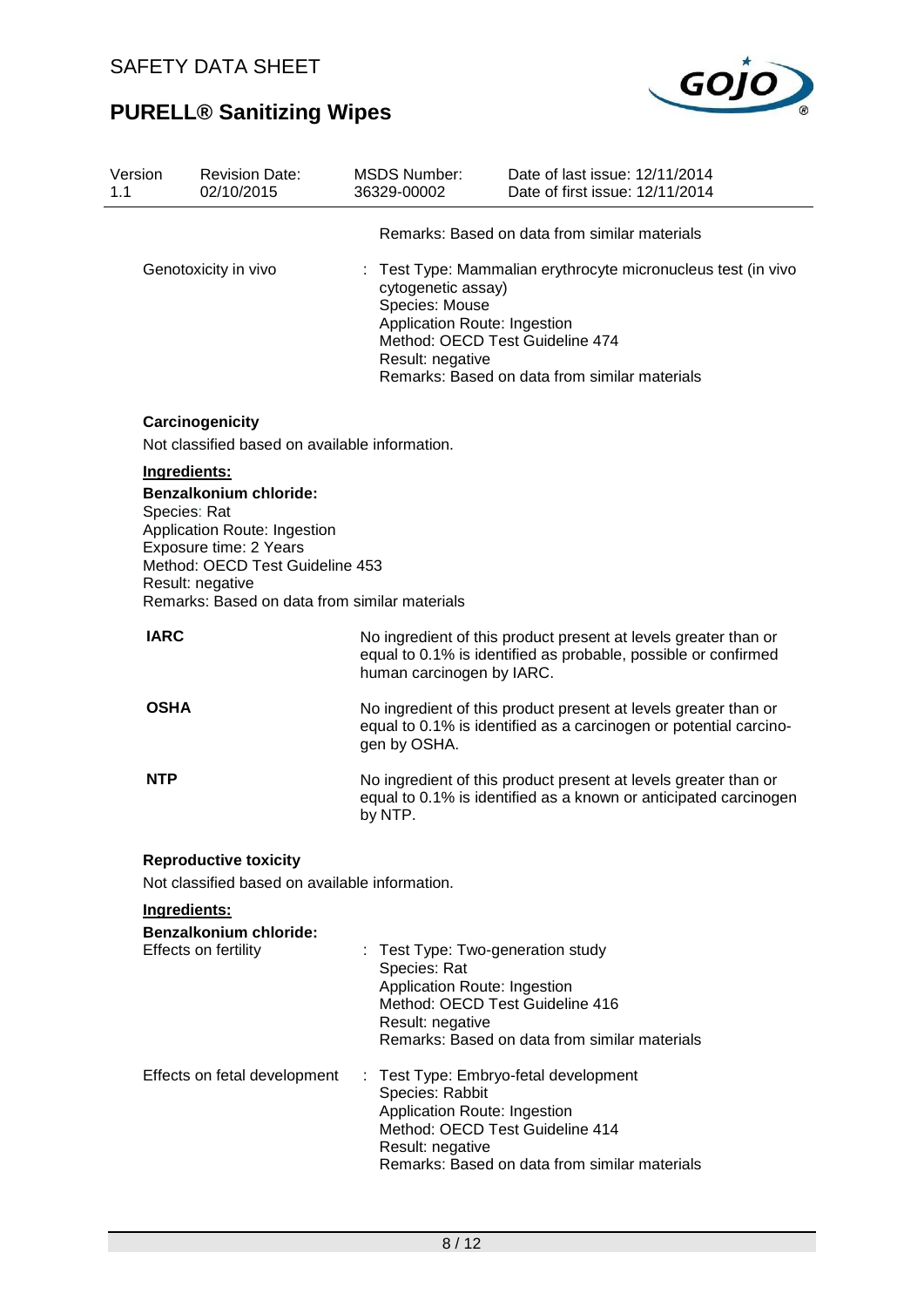

Date of last issue: 12/11/2014 Date of first issue: 12/11/2014

## **PURELL® Sanitizing Wipes**

| Version | <b>Revision Date:</b> | MSDS Number: |
|---------|-----------------------|--------------|
| 1.1     | 02/10/2015            | 36329-00002  |

#### **STOT-single exposure**

Not classified based on available information.

### **STOT-repeated exposure**

Not classified based on available information.

#### **Repeated dose toxicity**

#### **Ingredients:**

**Benzalkonium chloride:** Species: Dog NOAEL: 50 mg/kg Application Route: Ingestion Exposure time: 13 w Method: OECD Test Guideline 409 Remarks: Based on data from similar materials

### **Aspiration toxicity**

Not classified based on available information.

### **SECTION 12. ECOLOGICAL INFORMATION**

#### **Ecotoxicity**

| Ingredients:<br>Benzalkonium chloride:      |                                                                                                                                                                                                      |
|---------------------------------------------|------------------------------------------------------------------------------------------------------------------------------------------------------------------------------------------------------|
| Toxicity to fish                            | : LC50 (Oncorhynchus mykiss (rainbow trout)): 0.85 mg/l<br>Exposure time: 96 h<br>Remarks: Based on data from similar materials                                                                      |
| aquatic invertebrates                       | Toxicity to daphnia and other : EC50 (Daphnia magna (Water flea)): 0.016 mg/l<br>Exposure time: 48 h<br>Method: Directive 67/548/EEC, Annex V, C.2.<br>Remarks: Based on data from similar materials |
| Toxicity to algae                           | : EC50 (Pseudokirchneriella subcapitata (green algae)): 0.049<br>mg/l<br>Exposure time: 72 h<br>Method: OECD Test Guideline 201<br>Remarks: Based on data from similar materials                     |
|                                             | EC10 (Pseudokirchneriella subcapitata (green algae)): 0.009<br>mq/l<br>Exposure time: 72 h<br>Method: OECD Test Guideline 201<br>Remarks: Based on data from similar materials                       |
| M-Factor (Acute aquatic tox- : 10<br>icity) |                                                                                                                                                                                                      |
| Toxicity to fish (Chronic<br>toxicity)      | : NOEC (Pimephales promelas (fathead minnow)): $>$ 32.2 mg/l<br>Exposure time: 34 d<br>Remarks: Based on data from similar materials                                                                 |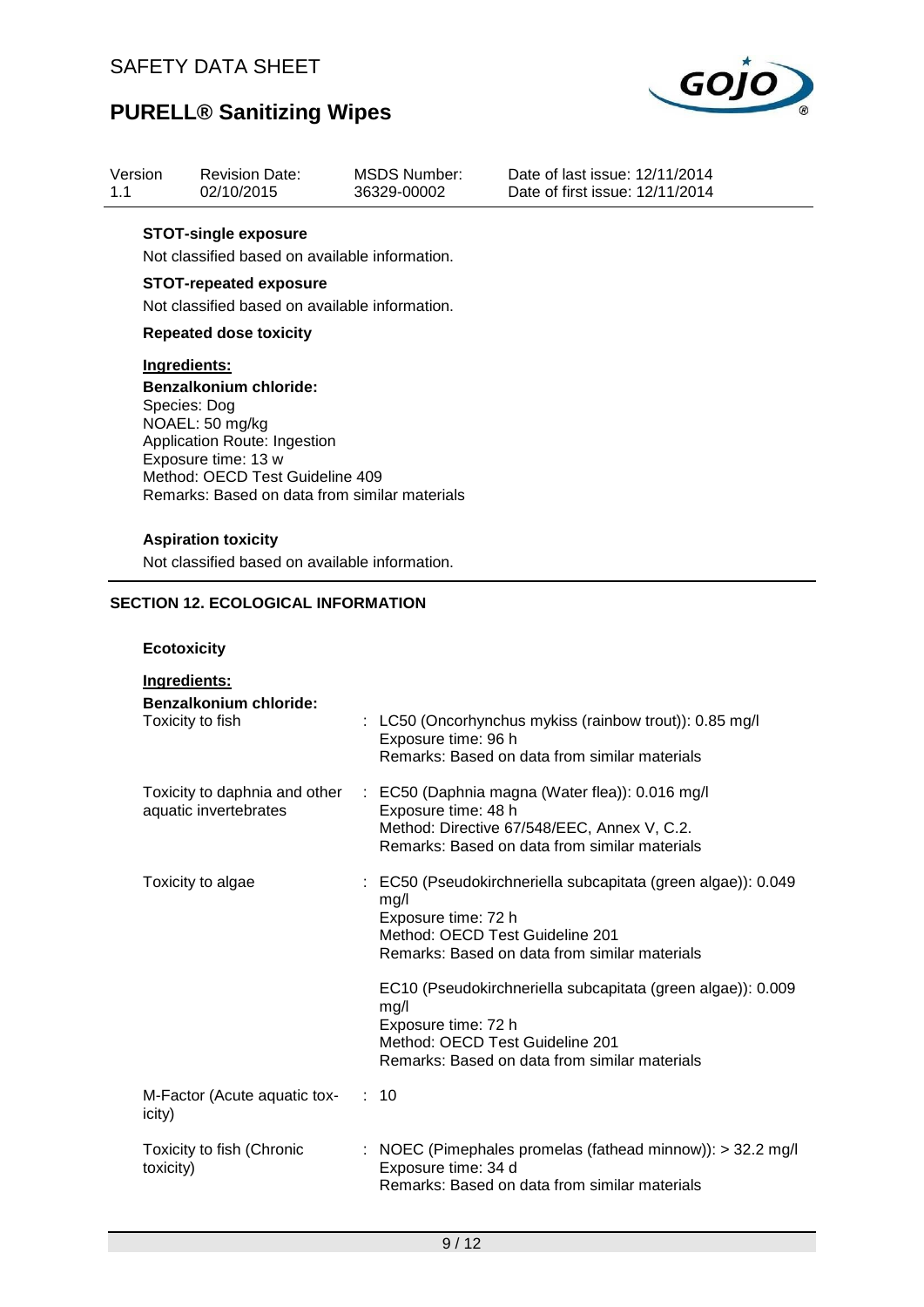

| Version<br>1.1 |                               | <b>Revision Date:</b><br>02/10/2015                                          |    | <b>MSDS Number:</b><br>36329-00002                                                                                   | Date of last issue: 12/11/2014<br>Date of first issue: 12/11/2014                               |
|----------------|-------------------------------|------------------------------------------------------------------------------|----|----------------------------------------------------------------------------------------------------------------------|-------------------------------------------------------------------------------------------------|
|                |                               | Toxicity to daphnia and other<br>aquatic invertebrates<br>(Chronic toxicity) | ÷. | Exposure time: 21 d<br>Method: OECD Test Guideline 211                                                               | NOEC (Daphnia magna (Water flea)): 0.0125 mg/l<br>Remarks: Based on data from similar materials |
|                | toxicity)                     | M-Factor (Chronic aquatic                                                    |    | : 1                                                                                                                  |                                                                                                 |
|                |                               | Toxicity to bacteria                                                         |    | : EC50: 7.75 mg/l<br>Exposure time: 3 h<br>Method: OECD Test Guideline 209                                           | Remarks: Based on data from similar materials                                                   |
|                |                               | <b>Persistence and degradability</b>                                         |    |                                                                                                                      |                                                                                                 |
|                | Ingredients:                  | <b>Benzalkonium chloride:</b><br>Biodegradability                            |    | : Result: Readily biodegradable.<br>Biodegradation: 95.5 %<br>Exposure time: 28 d<br>Method: OECD Test Guideline 301 | Remarks: Based on data from similar materials                                                   |
|                |                               | <b>Bioaccumulative potential</b>                                             |    |                                                                                                                      |                                                                                                 |
|                | Ingredients:<br>octanol/water | <b>Benzalkonium chloride:</b><br>Partition coefficient: n-                   |    | : log Pow: 0.004                                                                                                     | Remarks: Based on data from similar materials                                                   |
|                |                               | <b>Mobility in soil</b><br>No data available                                 |    |                                                                                                                      |                                                                                                 |
|                |                               | Other adverse effects<br>No data available                                   |    |                                                                                                                      |                                                                                                 |
|                |                               | <b>SECTION 13. DISPOSAL CONSIDERATIONS</b>                                   |    |                                                                                                                      |                                                                                                 |

#### **Disposal methods**

| Waste from residues    | : Dispose of in accordance with local regulations.                                                                                   |
|------------------------|--------------------------------------------------------------------------------------------------------------------------------------|
| Contaminated packaging | : Dispose of as unused product.<br>Empty containers should be taken to an approved waste<br>handling site for recycling or disposal. |

### **SECTION 14. TRANSPORT INFORMATION**

### **International Regulation**

**UNRTDG** Not regulated as a dangerous good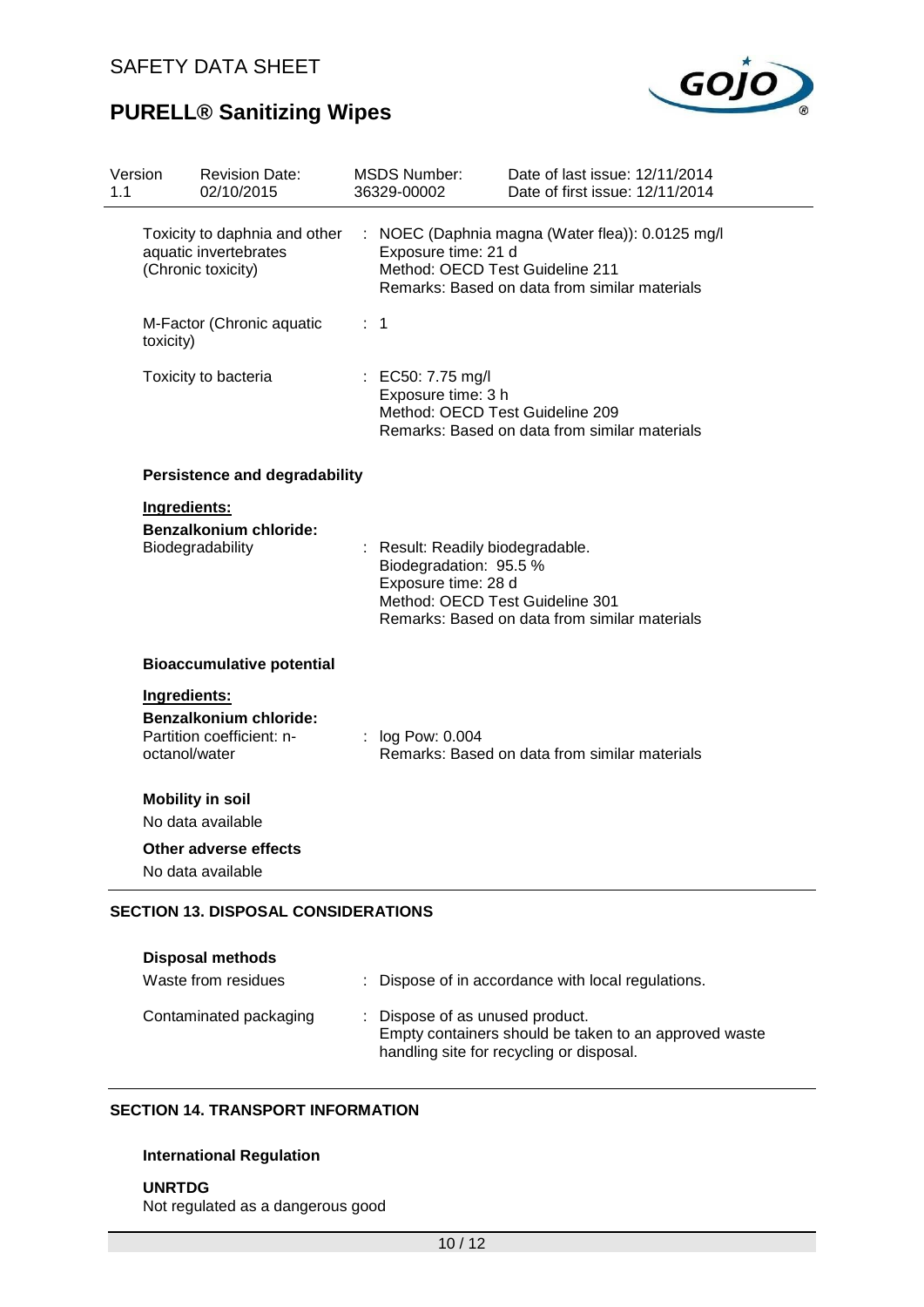

| 1.1 | Version                             | <b>Revision Date:</b><br>02/10/2015 |                                                                        | <b>MSDS Number:</b><br>36329-00002                                                                                                                                                                                | Date of last issue: 12/11/2014<br>Date of first issue: 12/11/2014                                                        |                            |
|-----|-------------------------------------|-------------------------------------|------------------------------------------------------------------------|-------------------------------------------------------------------------------------------------------------------------------------------------------------------------------------------------------------------|--------------------------------------------------------------------------------------------------------------------------|----------------------------|
|     | <b>IATA-DGR</b><br><b>IMDG-Code</b> |                                     | Not regulated as a dangerous good<br>Not regulated as a dangerous good |                                                                                                                                                                                                                   |                                                                                                                          |                            |
|     |                                     | <b>Domestic regulation</b>          | Not applicable for product as supplied.                                | Transport in bulk according to Annex II of MARPOL 73/78 and the IBC Code                                                                                                                                          |                                                                                                                          |                            |
|     | <b>49 CFR</b>                       |                                     | Not regulated as a dangerous good                                      |                                                                                                                                                                                                                   |                                                                                                                          |                            |
|     |                                     |                                     | <b>SECTION 15. REGULATORY INFORMATION</b>                              |                                                                                                                                                                                                                   |                                                                                                                          |                            |
|     |                                     |                                     |                                                                        | <b>EPCRA - Emergency Planning and Community Right-to-Know</b>                                                                                                                                                     |                                                                                                                          |                            |
|     |                                     |                                     | <b>CERCLA Reportable Quantity</b>                                      | This material does not contain any components with a CERCLA RQ.<br><b>SARA 304 Extremely Hazardous Substances Reportable Quantity</b><br>This material does not contain any components with a section 304 EHS RQ. |                                                                                                                          |                            |
|     |                                     |                                     |                                                                        |                                                                                                                                                                                                                   |                                                                                                                          |                            |
|     |                                     |                                     | SARA 311/312 Hazards                                                   | : Acute Health Hazard                                                                                                                                                                                             |                                                                                                                          |                            |
|     | <b>SARA 302</b>                     |                                     |                                                                        | requirements of SARA Title III, Section 302.                                                                                                                                                                      | No chemicals in this material are subject to the reporting                                                               |                            |
|     | <b>SARA 313</b>                     |                                     |                                                                        | This material does not contain any chemical components with                                                                                                                                                       | known CAS numbers that exceed the threshold (De Minimis)<br>reporting levels established by SARA Title III, Section 313. |                            |
|     |                                     | <b>US State Regulations</b>         |                                                                        |                                                                                                                                                                                                                   |                                                                                                                          |                            |
|     |                                     |                                     | Pennsylvania Right To Know<br>Water<br>2-Phenoxyethanol                |                                                                                                                                                                                                                   | 7732-18-5<br>122-99-6                                                                                                    | $90 - 100 %$<br>$0.1 - 1%$ |
|     |                                     |                                     | <b>New Jersey Right To Know</b><br>Water                               |                                                                                                                                                                                                                   | 7732-18-5                                                                                                                | $90 - 100 %$               |
|     |                                     | <b>California Prop 65</b>           |                                                                        | reproductive defects.                                                                                                                                                                                             | This product does not contain any chemicals known to the<br>State of California to cause cancer, birth, or any other     |                            |
|     | <b>AICS</b>                         |                                     |                                                                        | The ingredients of this product are reported in the following inventories:<br>: All ingredients listed or exempt.                                                                                                 |                                                                                                                          |                            |
|     |                                     |                                     |                                                                        |                                                                                                                                                                                                                   |                                                                                                                          |                            |
|     | <b>Inventories</b>                  |                                     |                                                                        |                                                                                                                                                                                                                   |                                                                                                                          |                            |